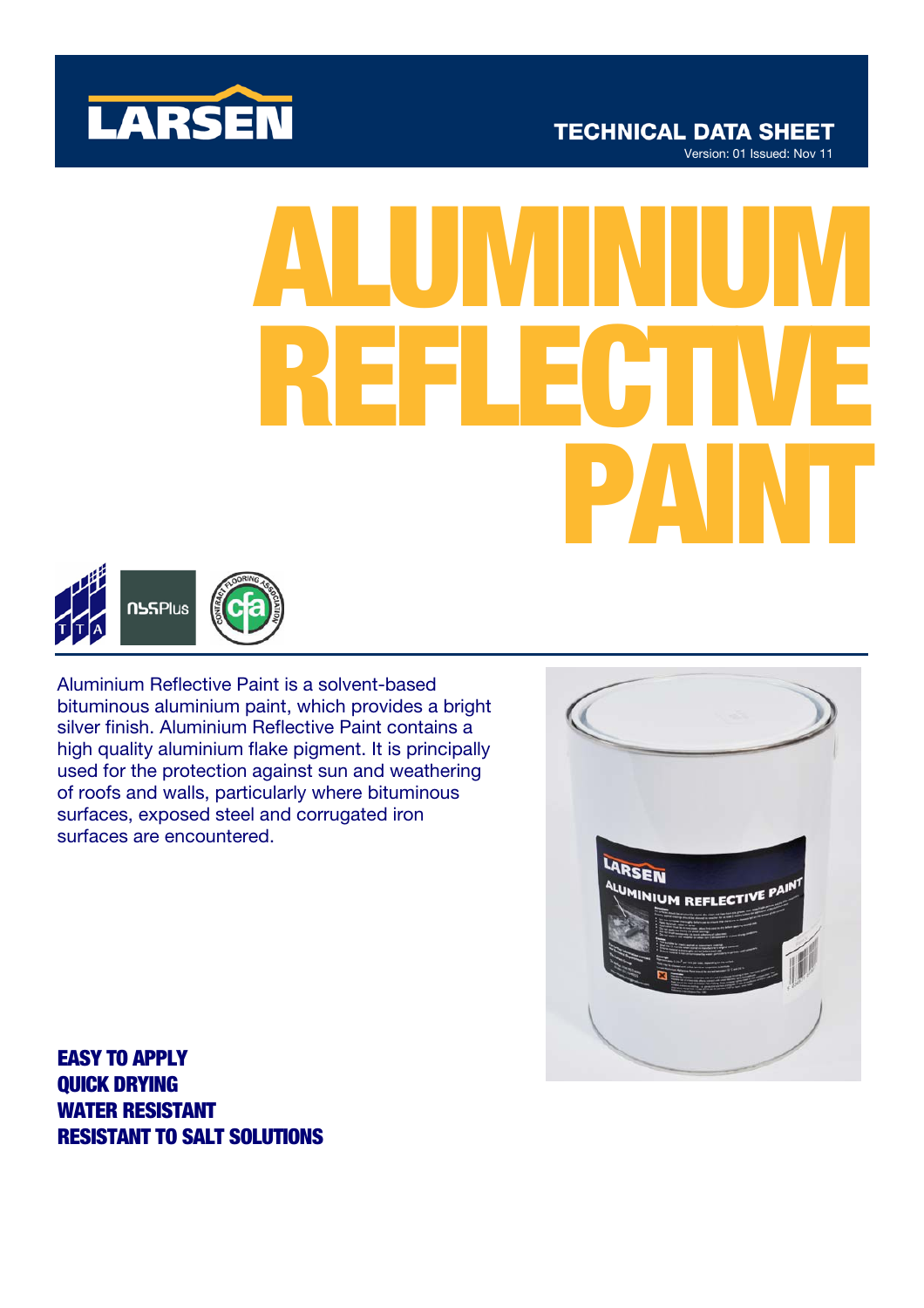

Version: 01 Issued: Nov 11

# TECHNICAL INFORMATION:

| <b>PRODUCT INFORMATION</b>  |                                                                                 |
|-----------------------------|---------------------------------------------------------------------------------|
| <b>FORM:</b>                | <b>Silver/Black Liquid</b>                                                      |
| <b>SPECIFIC GRAVITY:</b>    | $0.95$ g/ml                                                                     |
| <b>FLASH POINT:</b>         | $38^{\circ}$ C                                                                  |
| <b>WATER RESISTANCE:</b>    | Resistant to water when dried.                                                  |
| <b>CHEMICAL RESISTANCE:</b> | Resistant to most salt solutions. Not resistant to acids, alkalis or solvents.  |
| <b>DRYING TIME:</b>         | 1-2 hours                                                                       |
| <b>COVERAGE:</b>            | Smooth surfaces: 10 m <sup>2</sup> /L<br>Porous or rough: 5-8 m <sup>2</sup> /L |